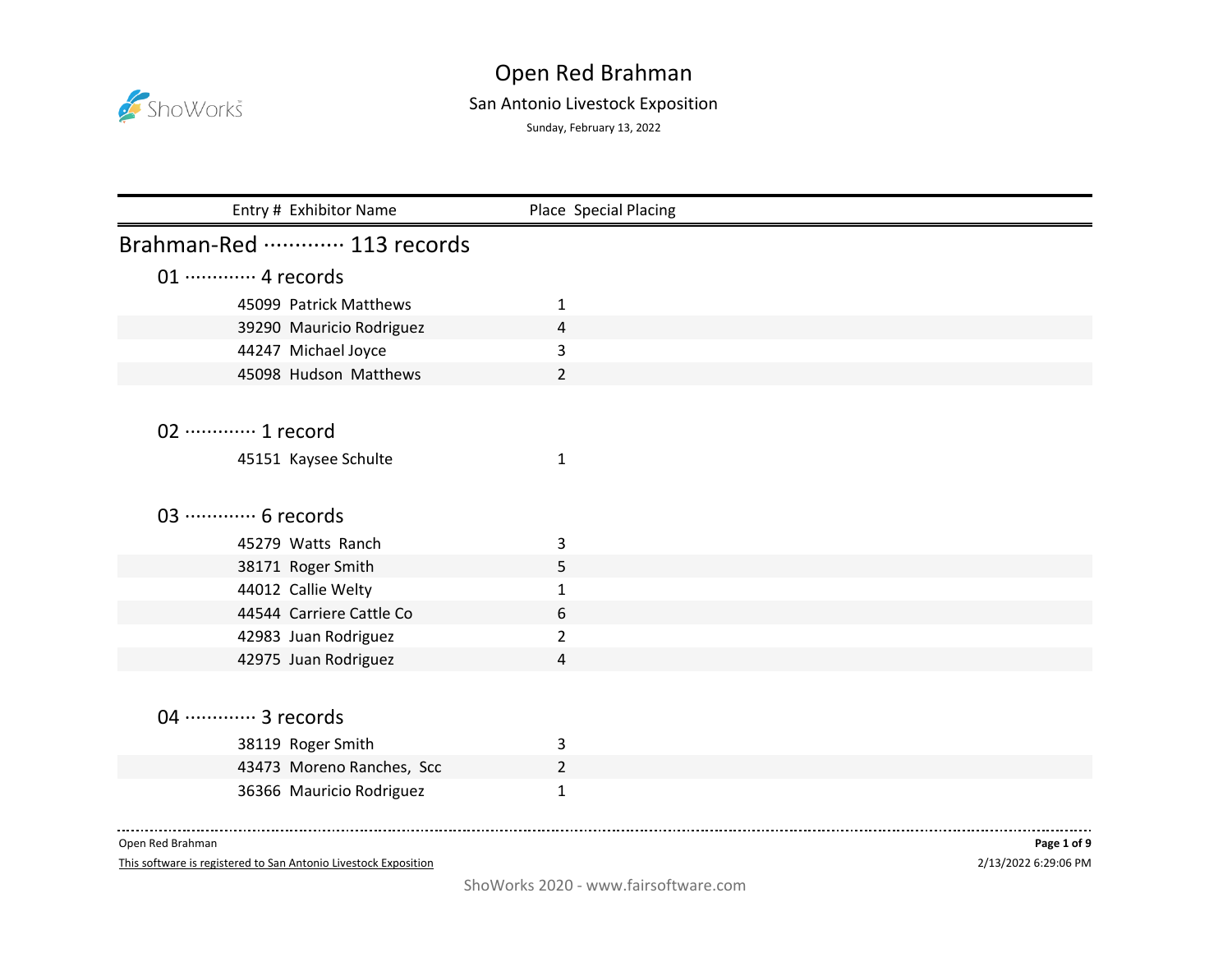| Entry # Exhibitor Name      | Place Special Placing          |
|-----------------------------|--------------------------------|
| Brahman-Red  113 records    |                                |
| 04 ………… 3 records           |                                |
|                             |                                |
| 05 ·············· 4 records |                                |
| 43478 Moreno Ranches, Scc   | 4                              |
| 43468 Ken Ramsey            | 3                              |
| 45269 Watts Ranch           | $\mathbf{1}$                   |
| 32892 Michael Martin        | $\overline{2}$                 |
|                             |                                |
| 06 ············· 4 records  |                                |
| 45311 Evan Acevedo          | 1                              |
| 45097 Hudson Matthews       | 4                              |
| 43481 Moreno Ranches, Scc   | $\overline{2}$                 |
| 44555 Carriere Cattle Co    | 3                              |
|                             |                                |
| 07 ············· 1 record   |                                |
|                             |                                |
| 60342 Callie Welty          | 1 Champion Heifer Calf         |
|                             |                                |
| 08 ············· 1 record   |                                |
| 60343 Evan Acevedo          | 1 Reserve Champion Heifer Calf |
|                             |                                |
| 09  4 records               |                                |
| 36233 Mauricio Rodriguez    | $\mathbf{1}$                   |
| 32888 Michael Martin        | 3                              |
| 36256 Mauricio Rodriguez    | 4                              |
| 36265 Mauricio Rodriguez    | 2                              |
|                             |                                |

This software is registered to San Antonio Livestock Exposition

2/13/2022 6:29:06 PM **Page 2 of 9**

-------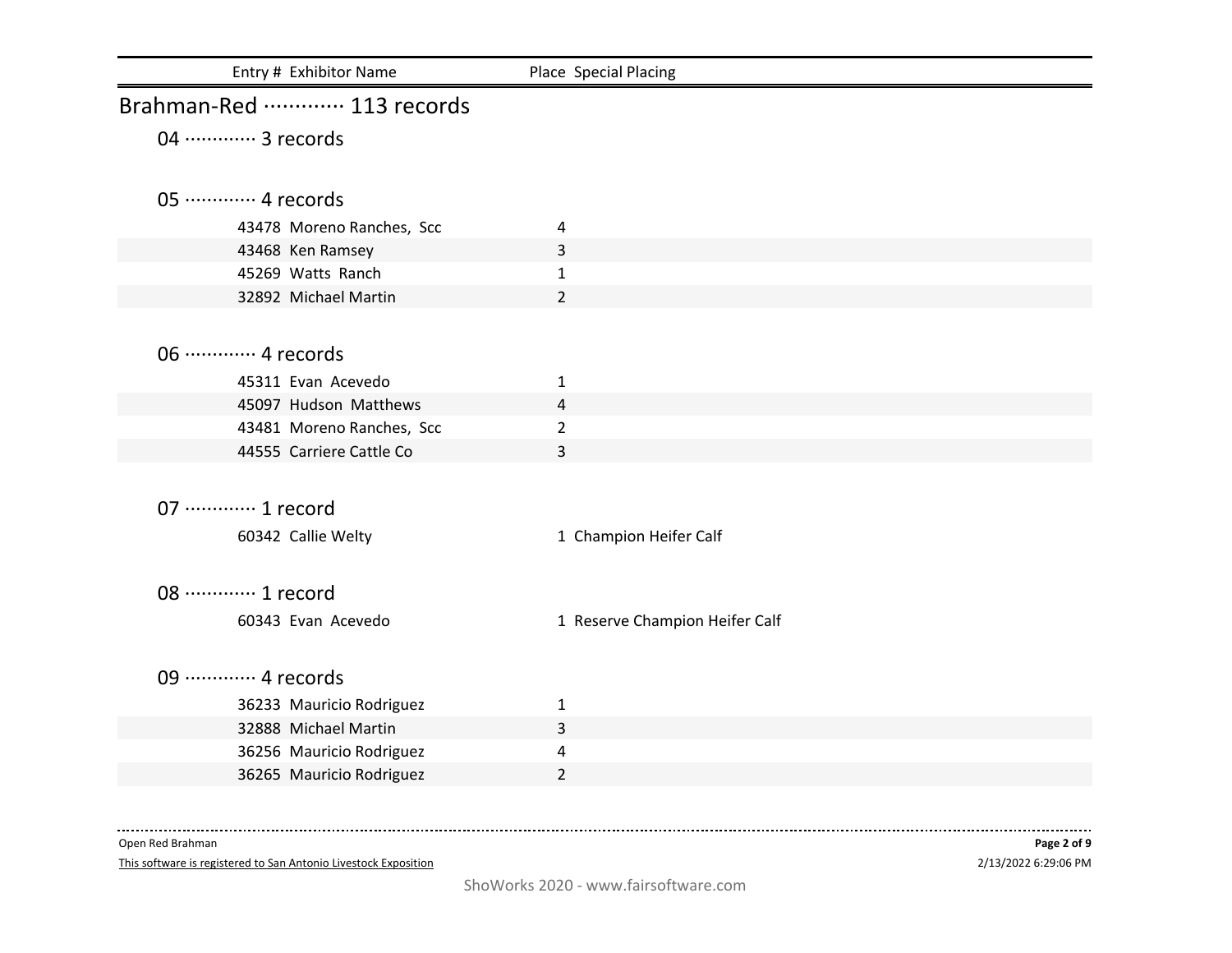| Entry # Exhibitor Name      | Place Special Placing                  |
|-----------------------------|----------------------------------------|
| Brahman-Red  113 records    |                                        |
| 10 ·············· 5 records |                                        |
| 42901 Juan Rodriguez        | 4                                      |
| 36316 Mauricio Rodriguez    | 5                                      |
| 44019 Callie Welty          | $\mathbf{1}$                           |
| 42247 Michael Joyce         | 3                                      |
| 32885 Michael Martin        | $\overline{2}$                         |
| 11 ············· 1 record   |                                        |
| 39154 Mauricio Rodriguez    | 1                                      |
| 12 ………… 5 records           |                                        |
| 43465 Moreno Ranches, Scc   | $\overline{2}$                         |
| 41021 Kaysee Schulte        | 5                                      |
| 43517 Moreno Ranches, Scc   | 3                                      |
| 36218 Mauricio Rodriguez    | 4                                      |
| 45282 Watts Ranch           | $\mathbf{1}$                           |
| 13 ………… 1 record            |                                        |
| 60344 Watts Ranch           | 1 Champion Intermediate Heifer         |
| 14 ………… 1 record            |                                        |
| 60345 Callie Welty          | 1 Reserve Champion Intermediate Heifer |
| 15 ………… 4 records           |                                        |
| 42162 Michael Joyce         | $\overline{2}$                         |
| 42869 Juan Rodriguez        | 3                                      |
|                             |                                        |

This software is registered to San Antonio Livestock Exposition

2/13/2022 6:29:06 PM **Page 3 of 9**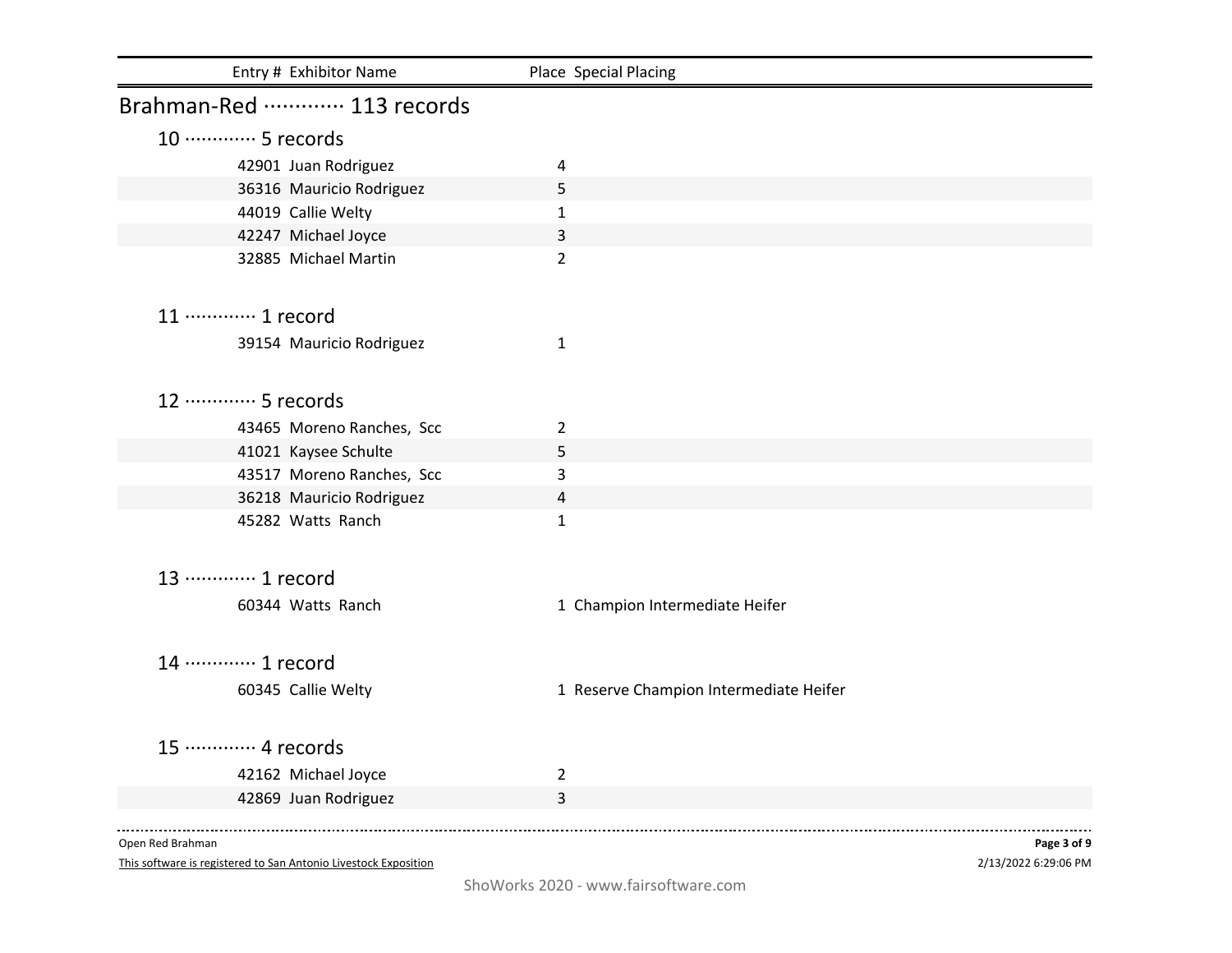| Entry # Exhibitor Name     | Place Special Placing            |             |
|----------------------------|----------------------------------|-------------|
| Brahman-Red  113 records   |                                  |             |
| 15 ············· 4 records |                                  |             |
| 42505 Michael Martin       | 1                                |             |
| 42896 Juan Rodriguez       | 4                                |             |
|                            |                                  |             |
| 16 ············· 2 records |                                  |             |
| 43430 Moreno Ranches, Scc  | $\mathbf{1}$                     |             |
| 42282 Michael Joyce        | $\overline{2}$                   |             |
|                            |                                  |             |
| 17 ············· 5 records |                                  |             |
| 4120 Noelle Elaine Wilson  | 5                                |             |
| 43550 Moreno Ranches, Scc  | $\overline{2}$                   |             |
| 43537 Moreno Ranches, Scc  | $\mathbf{1}$                     |             |
| 36225 Mauricio Rodriguez   | 3                                |             |
| 42294 Michael Joyce        | 4                                |             |
|                            |                                  |             |
| 18 ………… 1 record           |                                  |             |
| 60346 Michael Martin       | 1 Champion Junior Heifer         |             |
|                            |                                  |             |
| 19 ············· 1 record  |                                  |             |
| 60347 Moreno Ranches, Scc  | 1 Reserve Champion Junior Heifer |             |
|                            |                                  |             |
| 22 ………… 1 record           |                                  |             |
| 45286 Watts Ranch          | $\mathbf{1}$                     |             |
|                            |                                  |             |
| 23 ………… 2 records          |                                  |             |
| 39178 Mauricio Rodriguez   | 1                                |             |
| Open Red Brahman           |                                  | Page 4 of 9 |
|                            |                                  |             |

This software is registered to San Antonio Livestock Exposition

2/13/2022 6:29:06 PM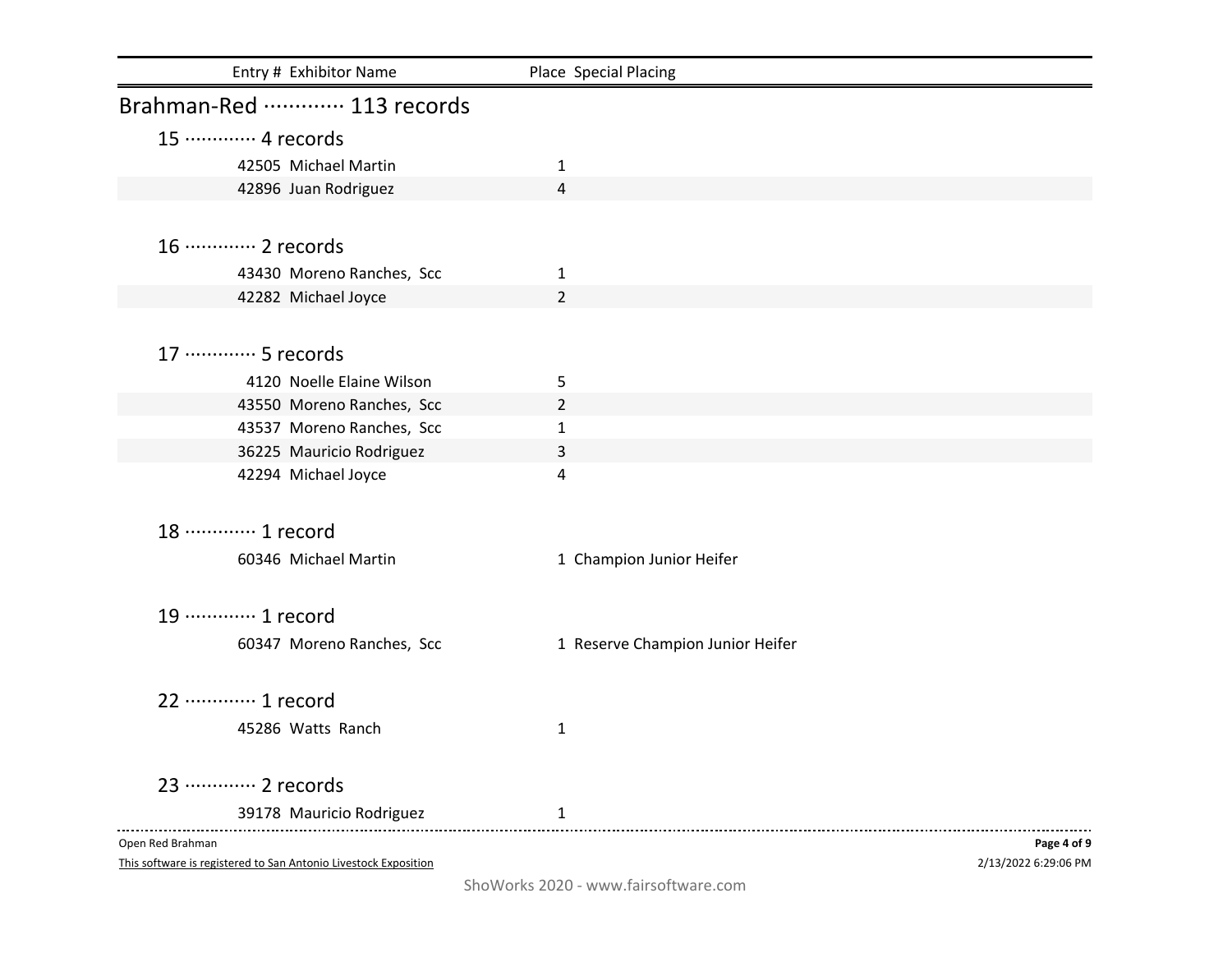| Entry # Exhibitor Name                       | Place Special Placing            |
|----------------------------------------------|----------------------------------|
| Brahman-Red  113 records                     |                                  |
| 23 ………… 2 records                            |                                  |
| 2454 John Wayne Kibler                       | $\overline{2}$                   |
|                                              |                                  |
| 24 ………… 1 record                             |                                  |
| 60348 Watts Ranch                            | 1 Champion Senior Heifer         |
|                                              |                                  |
| 25 ………… 1 record                             |                                  |
| 60349 Mauricio Rodriguez                     | 1 Reserve Champion Senior Heifer |
|                                              |                                  |
| 26 ………… 1 record                             |                                  |
| 60350 Watts Ranch                            | 1 Grand Champion Heifer          |
|                                              |                                  |
| 27 ………… 1 record                             |                                  |
| 60351 Callie Welty                           | 1 Reserve Grand Champion Heifer  |
|                                              |                                  |
| 28 ………… 1 record                             |                                  |
| 44563 Carriere Cattle Co                     | $\mathbf{1}$                     |
|                                              |                                  |
| 29 ………… 4 records                            |                                  |
| 45247 Watts Ranch                            | 3                                |
| 32879 Michael Martin                         | $\overline{2}$                   |
| 43057 Juan Rodriguez<br>60138 Michael Martin | $\mathbf{1}$                     |
|                                              | 4                                |

30 ·············· 2 records

Open Red Brahman

 $\sim$   $\sim$   $\sim$ 

This software is registered to San Antonio Livestock Exposition

------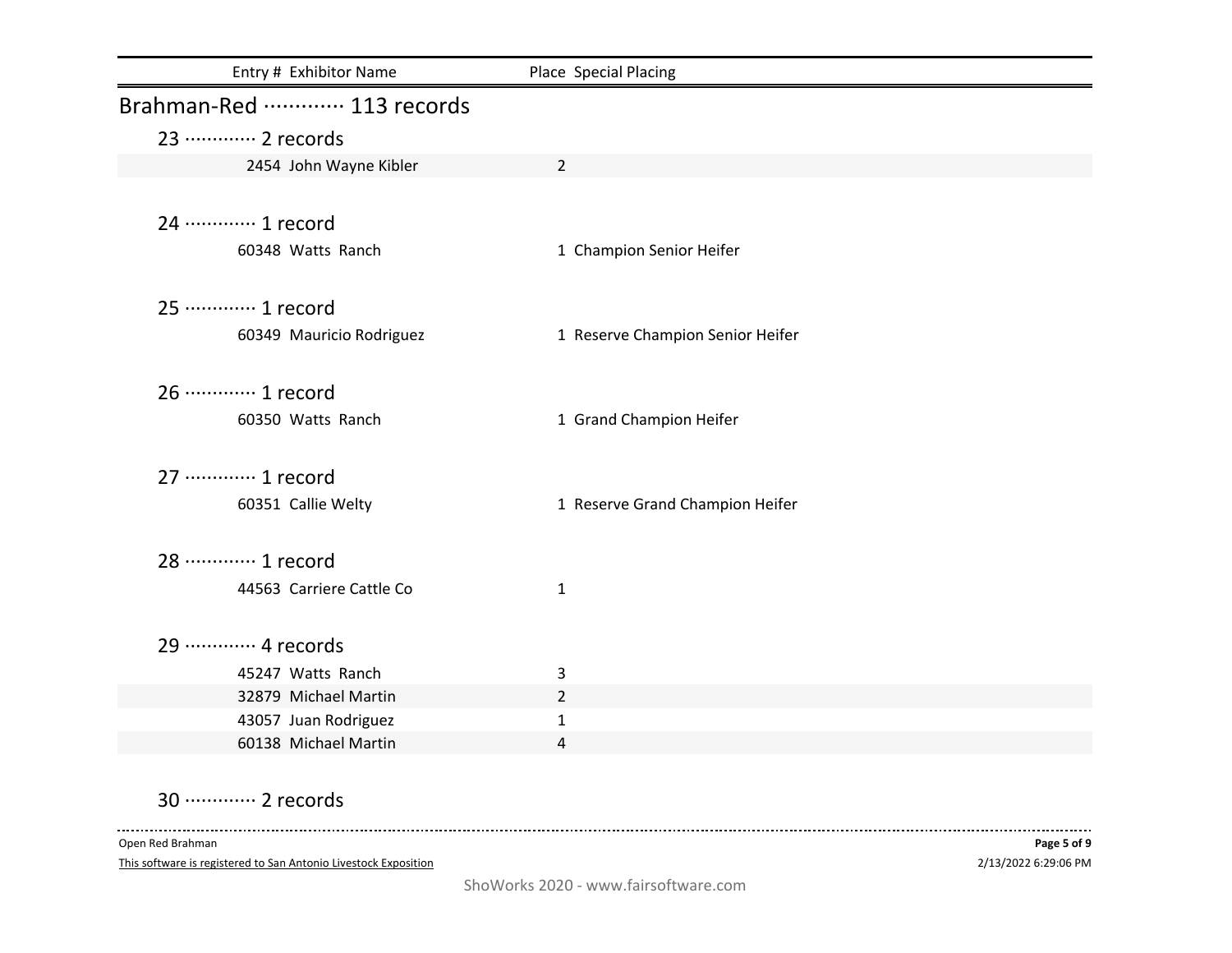| Entry # Exhibitor Name     | Place Special Placing |
|----------------------------|-----------------------|
| Brahman-Red  113 records   |                       |
| 30 ············· 2 records |                       |
| 32873 Michael Martin       | $\mathbf{1}$          |
| 45255 Watts Ranch          | $\overline{2}$        |
|                            |                       |
| 31 ………… 6 records          |                       |
| 38149 Roger Smith          | 6                     |
| 38081 Roger Smith          | 5                     |
| 40831 Kaysee Schulte       | 3                     |
| 32875 Michael Martin       | $\mathbf{1}$          |
| 34860 Mauricio Rodriguez   | 4                     |
| 44562 Carriere Cattle Co   | $\overline{2}$        |
|                            |                       |
| 32 ………… 3 records          |                       |
| 42242 Michael Joyce        | $\overline{2}$        |
| 34998 Mauricio Rodriguez   | 3                     |
| 45227 Watts Ranch          | $\mathbf{1}$          |
|                            |                       |
| 33 ………… 1 record           |                       |
| 60352 Juan Rodriguez       | 1 Champion Bull Calf  |
|                            |                       |
| 35 ………… 1 record           |                       |
| 34742 Mauricio Rodriguez   | $\mathbf{1}$          |
|                            |                       |
| 36 ………… 2 records          |                       |
| 45259 Watts Ranch          | $\mathbf{1}$          |
| 43392 Ken Ramsey           | $\overline{2}$        |
|                            |                       |

This software is registered to San Antonio Livestock Exposition

2/13/2022 6:29:06 PM **Page 6 of 9**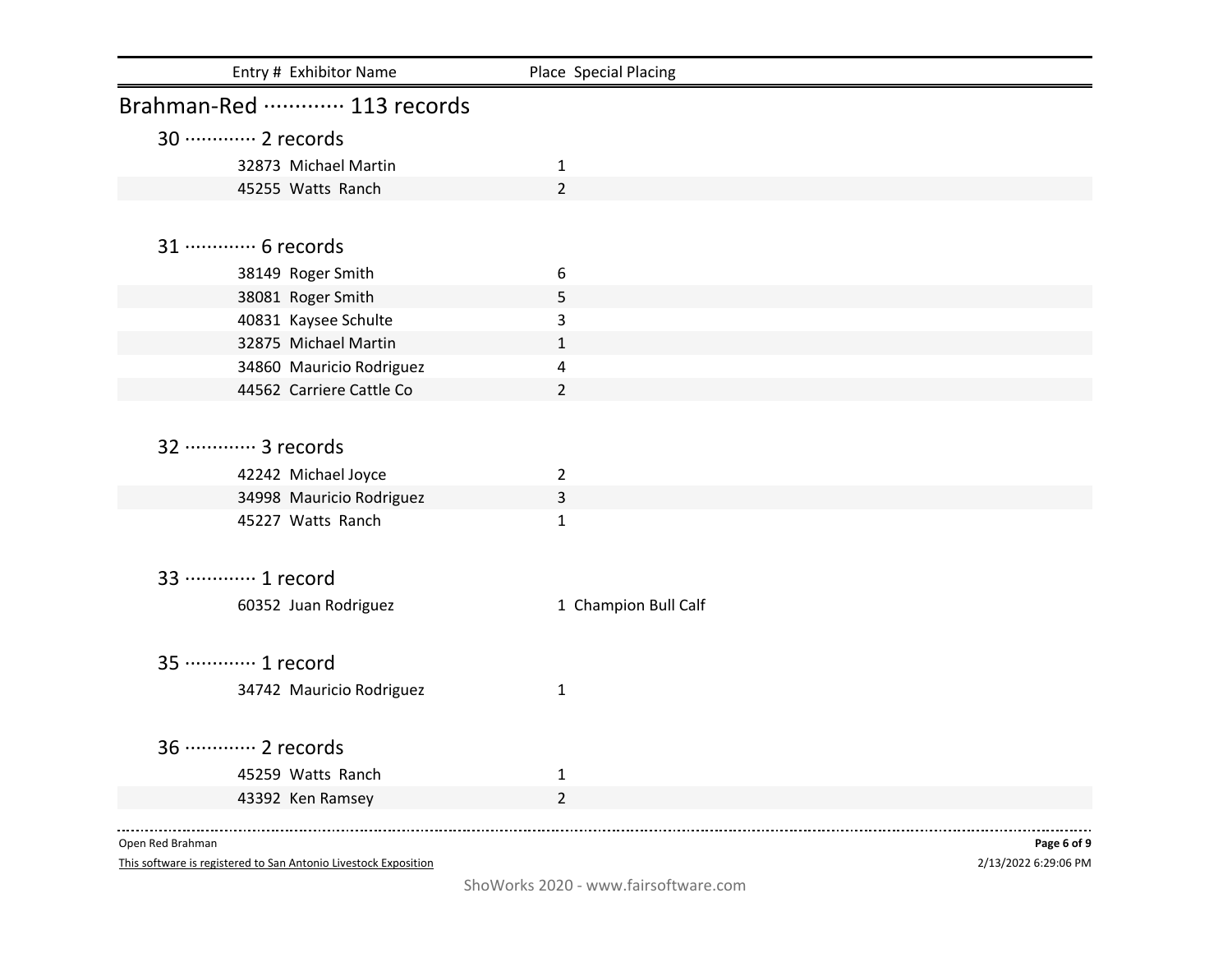| Entry # Exhibitor Name      | Place Special Placing                |             |
|-----------------------------|--------------------------------------|-------------|
| Brahman-Red  113 records    |                                      |             |
| 36 ············· 2 records  |                                      |             |
| 37 ………… 1 record            |                                      |             |
| 43607 Moreno Ranches, Scc   | $\mathbf{1}$                         |             |
| 38  3 records               |                                      |             |
| 43563 Moreno Ranches, Scc   | 3                                    |             |
| 44550 Carriere Cattle Co    | $\overline{2}$                       |             |
| 45260 Watts Ranch           | $\mathbf{1}$                         |             |
| 39  1 record                |                                      |             |
| 60353 Watts Ranch           | 1 Champion Intermediate Bull         |             |
| 40 ············· 1 record   |                                      |             |
| 60354 Carriere Cattle Co    | 2 Reserve Champion Intermediate Bull |             |
| 41 ………… 6 records           |                                      |             |
| 60027 Birds Creek Ranch LLC | 5                                    |             |
| 31048 Keen Swaner           | $\overline{2}$                       |             |
| 60028 Birds Creek Ranch LLC | 3                                    |             |
| 60026 Birds Creek Ranch LLC | 4                                    |             |
| 44552 Carriere Cattle Co    | 1                                    |             |
| 34912 Mauricio Rodriguez    | 6                                    |             |
| 42 ············· 3 records  |                                      |             |
| 44554 Carriere Cattle Co    | 2                                    |             |
| Open Red Brahman            |                                      | Page 7 of 9 |

This software is registered to San Antonio Livestock Exposition

2/13/2022 6:29:06 PM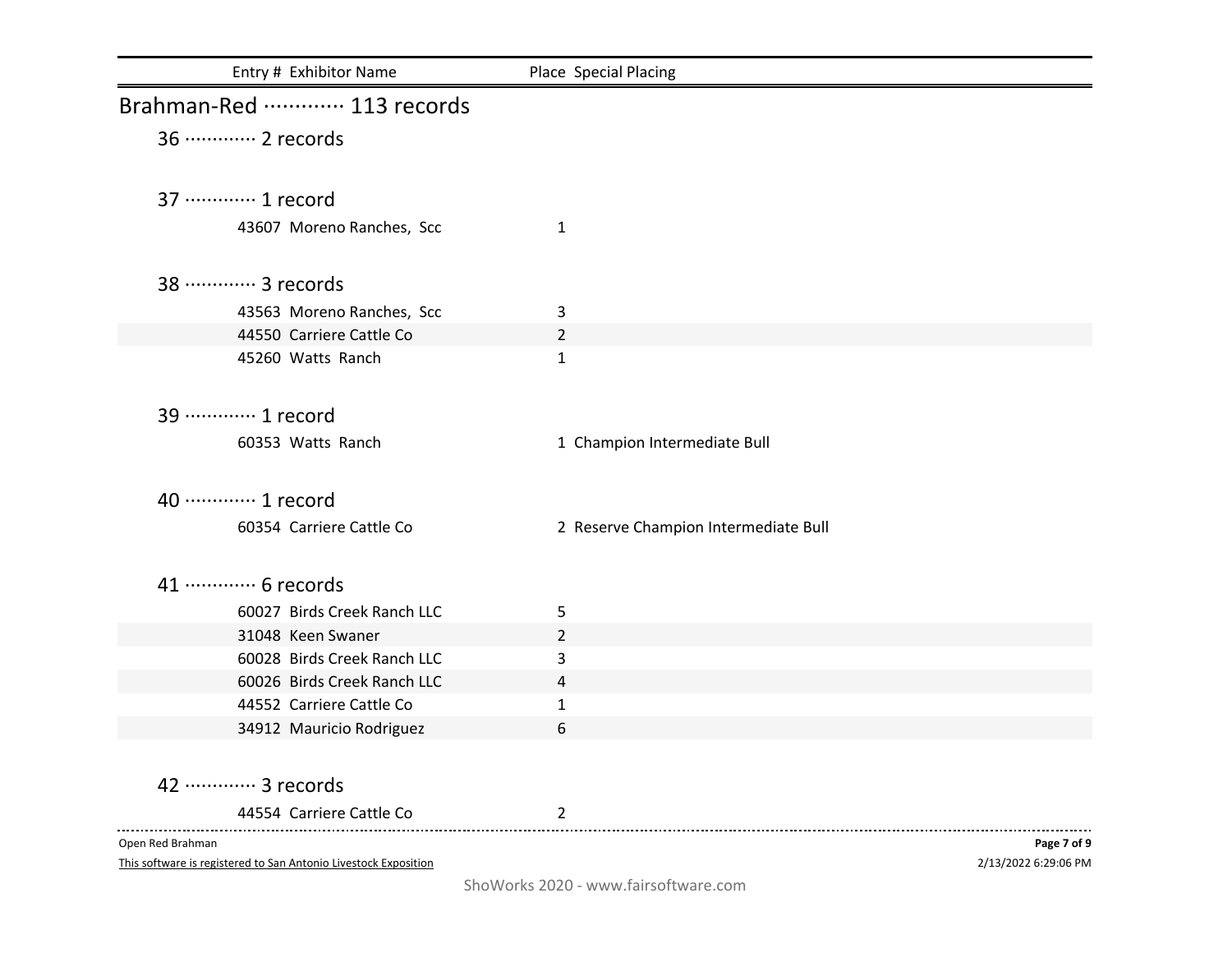| Entry # Exhibitor Name                                          | Place Special Placing          |                      |
|-----------------------------------------------------------------|--------------------------------|----------------------|
| Brahman-Red  113 records                                        |                                |                      |
| 42 ………… 3 records                                               |                                |                      |
| 43620 Moreno Ranches, Scc                                       | $\mathbf{1}$                   |                      |
| 34468 Mauricio Rodriguez                                        | 3                              |                      |
| 43 ………… 2 records                                               |                                |                      |
| 43459 Moreno Ranches, Scc                                       | 2                              |                      |
| 43623 Moreno Ranches, Scc                                       | $\mathbf{1}$                   |                      |
| 44 ………… 1 record                                                |                                |                      |
| 60355 Moreno Ranches, Scc                                       | 1 Champion Junior Bull         |                      |
| 45 ………… 1 record                                                |                                |                      |
| 60356 Carriere Cattle Co                                        | 1 Reserve Champion Junior Bull |                      |
| 47 ············· 1 record                                       |                                |                      |
| 43636 Moreno Ranches, Scc                                       | 1                              |                      |
| 48 ………… 2 records                                               |                                |                      |
| 32866 Michael Martin                                            | 1                              |                      |
| 34516 Mauricio Rodriguez                                        | $\overline{2}$                 |                      |
| 49 ············· 1 record                                       |                                |                      |
| 60357 Michael Martin                                            | 1 Champion Senior Bull         |                      |
| 50 ············· 1 record                                       |                                |                      |
| Open Red Brahman                                                |                                | Page 8 of 9          |
| This software is registered to San Antonio Livestock Exposition |                                | 2/13/2022 6:29:06 PM |